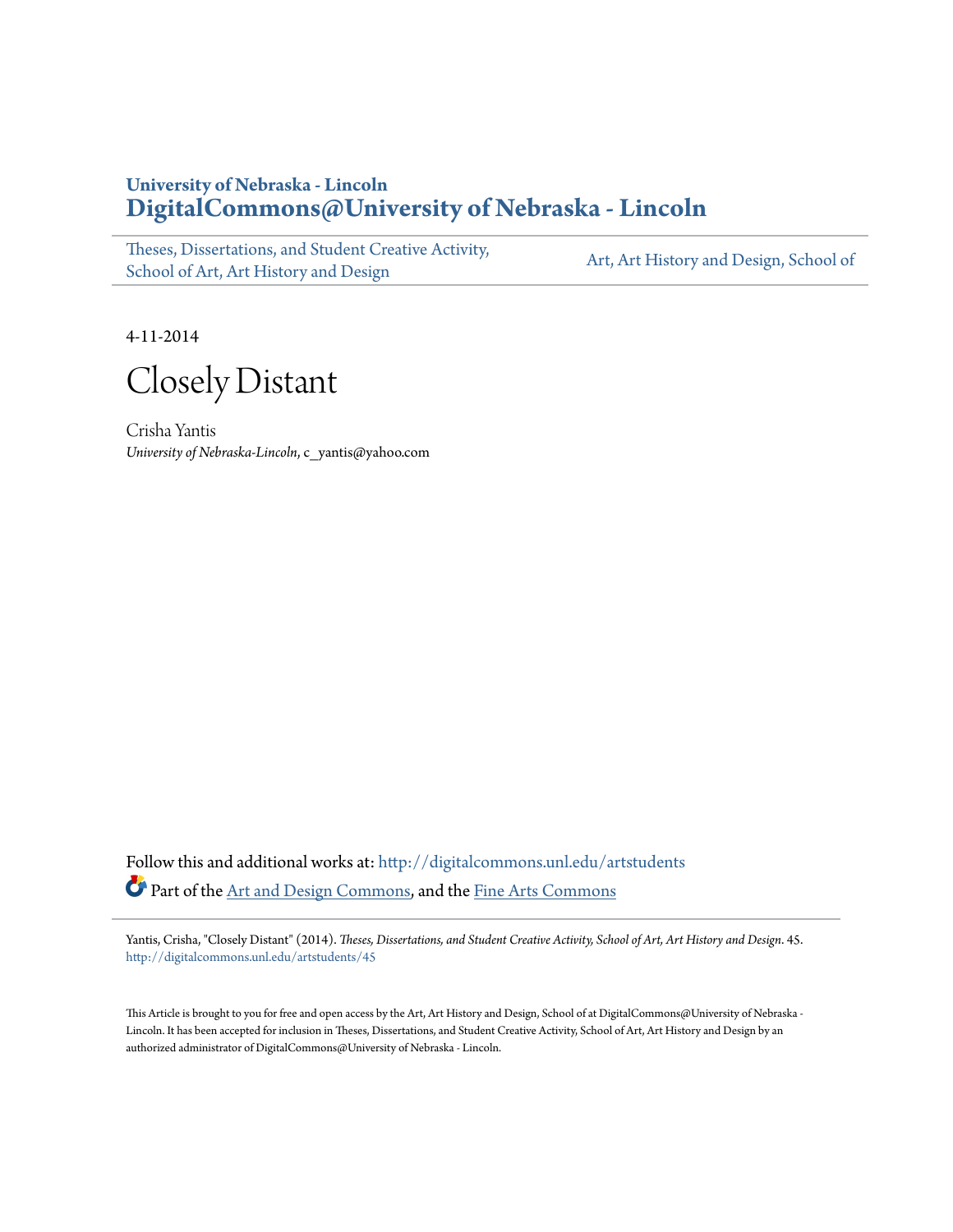## Closely Distant

By

Crisha Yantis

## A THESIS

Presented to the Faculty of

The Graduate College at the University of Nebraska

In Partial Fulfillment of Requirements

For the Degree of Master of Fine Arts

Major: Art

Under the Supervision of Professor Margaret Bohls

Lincoln, Nebraska

April, 2014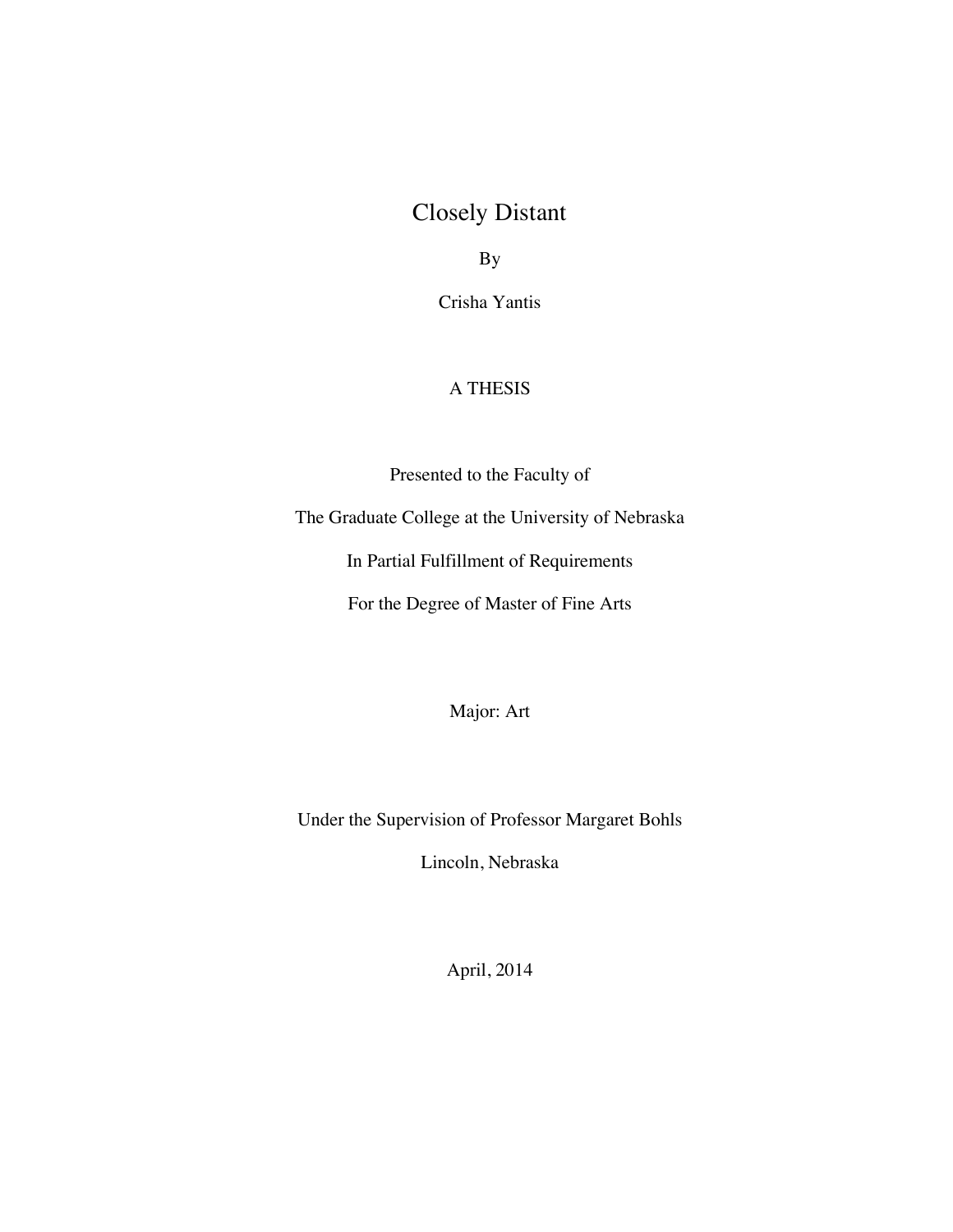## Closely Distant

Crisha Yantis, M.F.A.

University of Nebraska, 2014

Advisor: Margaret Bohls

Drawing upon my own experiences and observations of the world around me I use the figure to explore what it means to be human. This body of work addresses the universal experience of anxiety through the dynamics of both personal and interpersonal relationships, specifically focusing on fear of the unknown or what subconsciously lies just out of our comfort or understanding.

Often what is unknown is also what brings about questions of our own power and what we can or cannot control. In my work, I address ideas of power and powerlessness formally through what the figures lack. Their control is represented through their rigidity and by being safely bound in their circumstance. This intended discomfort is expressed through the figures' high level of awareness, and their inability to physically act on their concerns. The eyes are windows of awareness within which consciousness is held. I wish the facial features and the abstracted forms to draw the viewer to each piece for further investigations. Together the two offering a place for one to relate, experience the discomfort, question the circumstances.

It is in our nature to assign gender; I address gender through the sexual ambiguity of my figures, evoking questions and creating the desires to understand what it means to be visually male or female. We try to assign a gender even to an object made